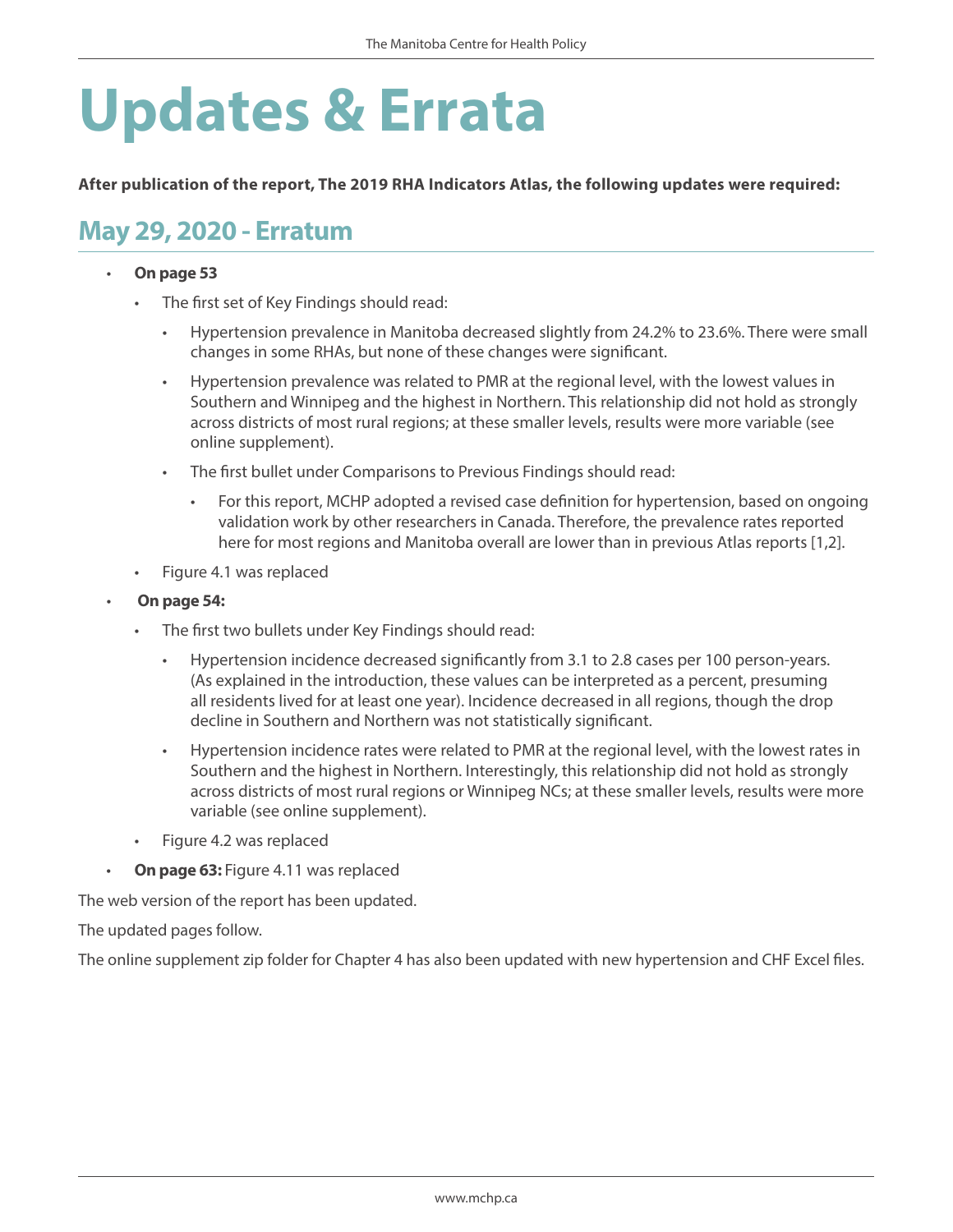# **Section A: Chronic Physical Illness**

### **4.1 Hypertension Prevalence**

**Definition:** The percent of residents age 19 and older with hypertension (high blood pressure) in a one-year period, as defined by any of the following:

- One or more hospitalizations with a diagnosis of hypertension: ICD-10-CA codes I10-I13, I15
- Two or more physician visits with a diagnosis of hypertension (ICD-9-CM codes 401-405)
- Two or more dispensations of medications to treat hypertension (see online supplement)

Prevalence was calculated for 2011/12 and 2016/17, and was age- and sex-adjusted to the Manitoba population age 19 and older in 2011/12. See the online supplement for further details.

#### **Key Findings**

Hypertension prevalence in Manitoba decreased slightly from 24.2% to 23.6%. There were small changes in some RHAs, but none of these changes were significant.

#### **Figure 4.1: Prevalence of Hypertension by RHA, 2011/12 and 2016/17**

Age- and sex-adjusted percent of residents age 19+ diagnosed with disorder

- Hypertension prevalence was related to PMR at the regional level, with the lowest values in Southern and Winnipeg and the highest in Northern. This relationship did not hold as strongly across districts of most rural regions; at these smaller levels, results were more variable (see online supplement).
	- The crude rates of hypertension in Northern are actually lower than the provincial average, but the high adjusted rates indicate the prevalence is higher than expected for the young population living there.
- There were significant relationships between income and hypertension prevalence in urban and rural areas in both time periods: prevalence was higher among residents of lower income areas (see online supplement).

#### **Comparisons to Previous Findings**

- For this report, MCHP adopted a revised case definition for hypertension, based on ongoing validation work by other researchers in Canada. Therefore, the prevalence rates reported here for most regions and Manitoba overall are lower than in previous Atlas reports [1,2].
- Earlier Atlas reports suggested a slow but steady increase in hypertension prevalence over time [2,9], but current results suggest rates may be stabilizing, which is consistent with decreasing incidence rates reported in the 2013 Atlas [1].



1 indicates area's rate was statistically different from Manitoba average in first time period

2 indicates area's rate was statistically different from Manitoba average in second time period

- indicates change over time was statistically significant for that area
- indicates data suppressed due to small numbers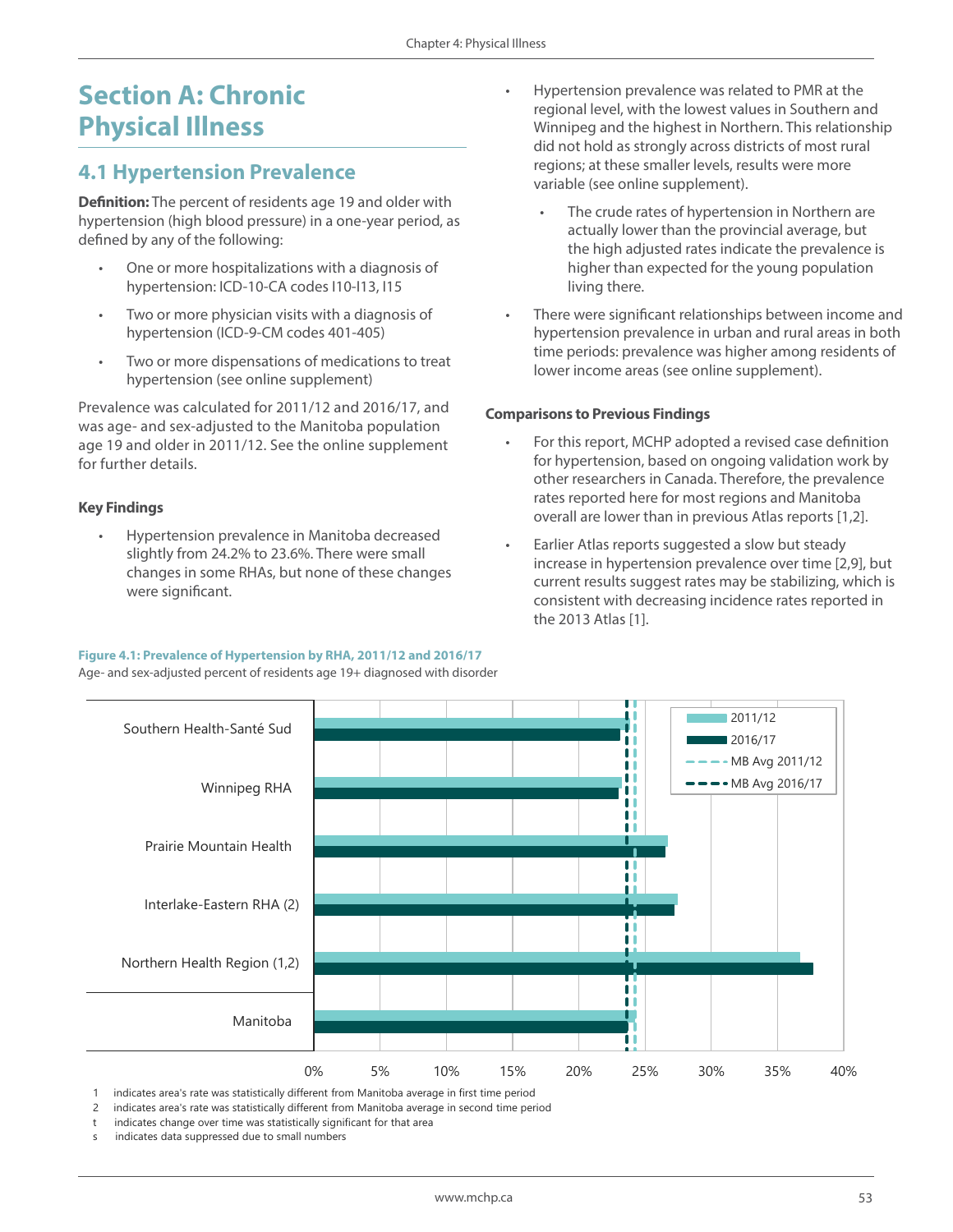## **4.2 Hypertension Incidence**

**Definition:** The number of new cases of hypertension (high blood pressure) among residents age 19 and older per 100 person-years at risk, defined using the case definition in Section 4.1 of this report (hypertension prevalence).

Incidence rates were calculated for 2011/12 and 2016/17, and age- and sex-adjusted to the Manitoba population age 19 and older in 2011/12. See the online supplement for further details.

#### **Key Findings**

Hypertension incidence decreased significantly from 3.1 to 2.8 cases per 100 person-years. (As explained in the introduction, these values can be interpreted as a percent, presuming all residents lived for at least one year). Incidence decreased in all regions, though the drop decline in Southern and Northern was not statistically significant.

**Figure 4.2: Incidence of Hypertension by RHA, 2011/12 and 2016/17**

Age- and sex-adjusted incidence rate per 100 person-years at risk for residents age 19+

- Hypertension incidence rates were related to PMR at the regional level, with the lowest rates in Southern and the highest in Northern. Interestingly, this relationship did not hold as strongly across districts of most rural regions or Winnipeg NCs; at these smaller levels, results were more variable (see online supplement).
- There were significant relationships between income and hypertension incidence in urban and rural areas in both time periods: incidence rates were higher among residents of lower income areas (see online supplement).

#### **Comparison to Previous Findings**

Hypertension incidence was first reported in the 2013 Atlas, which also showed a slight decrease over time [1]. If this trend continues, we would expect decreases in hypertension prevalence in the future.



1 indicates area's rate was statistically different from Manitoba average in first time period

2 indicates area's rate was statistically different from Manitoba average in second time period

t indicates change over time was statistically significant for that area

s indicates data suppressed due to small numbers